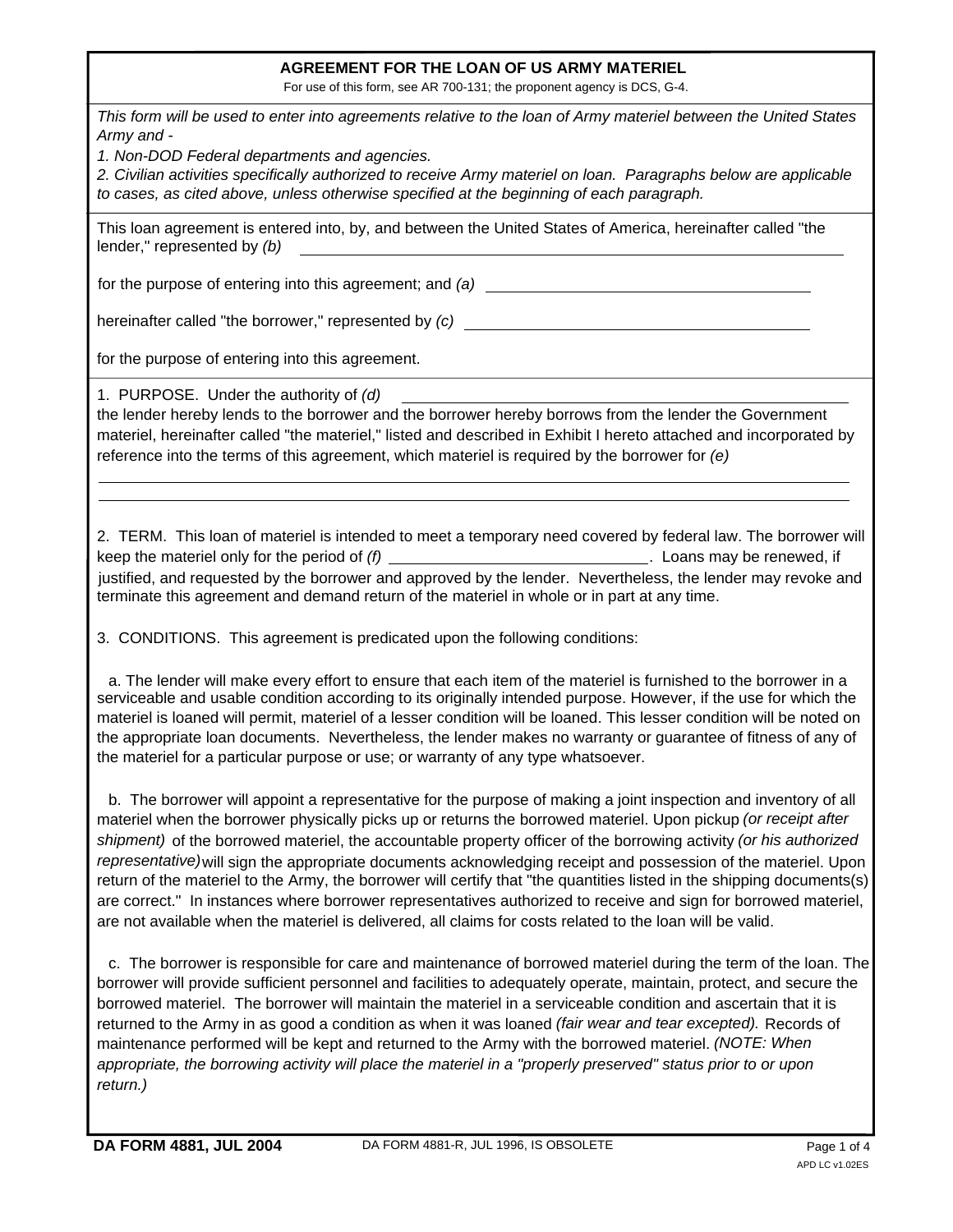common practice, public law, and local ordinances. d. The borrower will store, safeguard, and secure high value items, or arms in a manner consistent with

e. The borrower will prevent misuse of borrowed materiel; or its use by unauthorized persons.

permission of the approving authority for the loan. f. The borrower will neither make nor permit any modification or alteration of any borrowed materiel except with

g. The borrower will not mortgage, pledge, assign, transfer, sublet, or part with possession of any borrowed materiel in any manner to any third party either directly or indirectly except with the prior written approval of the lender.

inventorying it. h. At all times the lender shall have free access to all loaned materiel for the purpose of inspecting or

longer needed; upon termination of the loan period *(including any approved extension);* or upon demand therefore by the lender. The lender will provide documents to be used by the borrower to return the materiel. i. The borrower will return borrowed materiel to a location designated by the lender when the materiel is no

j. *(Applicable to agreements involving the loan of an Army building.)* The building will not be moved. Upon termination of its use, the borrowing activity will vacate the premises, remove its own property therefrom, and turn in all Government property.

4. PAYMENT. The borrower will reimburse the lender for expenses incurred in connection with this loan as provided below:

*and civilian activities only.)* Before delivery of any materiel by the lender, the borrower will post with the approving authority a surety bond and a certified bank check, US Treasury bonds, or bonding company bond in the amount of the total value of the materiel as shown in Exhibit I *(See paragraphs 2-8 a(2)(a) and 2-8 a(2)(b). AR 700-131, for exceptions where a "double bond" is required.)* The bond, marked Exhibit II *(properly executed* a. *(Applicable to loan agreements with civil authorities - except for FEMA requested disaster assistance surety bond and evidence of deposit with the approving authority of certified check, United States of America Treasury bonds, or bonding company bond in the amount of the grand total shown on ExhibitI),* is hereto attached and incorporated by reference into the terms of this agreement.

*and civilian activities only.)* Should the borrower fail to return any of the borrowed materiel or fail to reimburse b. *(Applicable to loan agreements with civil authorities - except for FEMA requested disaster assistance*  the lender within 30 days after receiving a request for payment of expenses, the bond shall be forfeited as liquidated damages in an amount equal to the expenses, the bond shall be forfeited as liquidated damages in an amount equal to the expenses to the Government.

*and civilian activities only.)* Payment of liquidated damages by forfeiture of any portion of the bond to the c. *(Applicable to loan agreements with civil authorities - except for FEMA requested disaster assistance -* Government shall not operate as a sale to the borrower of any of the materiel available to be returned, but not returned to the lender, nor to extinguish the lender's right to have the available missing materiel returned. Should the borrower later return to the lender any of the missing materiel on account of which a portion of the bond was forfeited as liquidated damages, the borrower shall be entitled to recoup from the lender a sum equal to 90 percent of the price of the returned materiel as shown on Exhibit I, less an amount in payment for expenses, if any, computed in accordance with Chapter 5, AR 700-131, and less an amount for depreciation.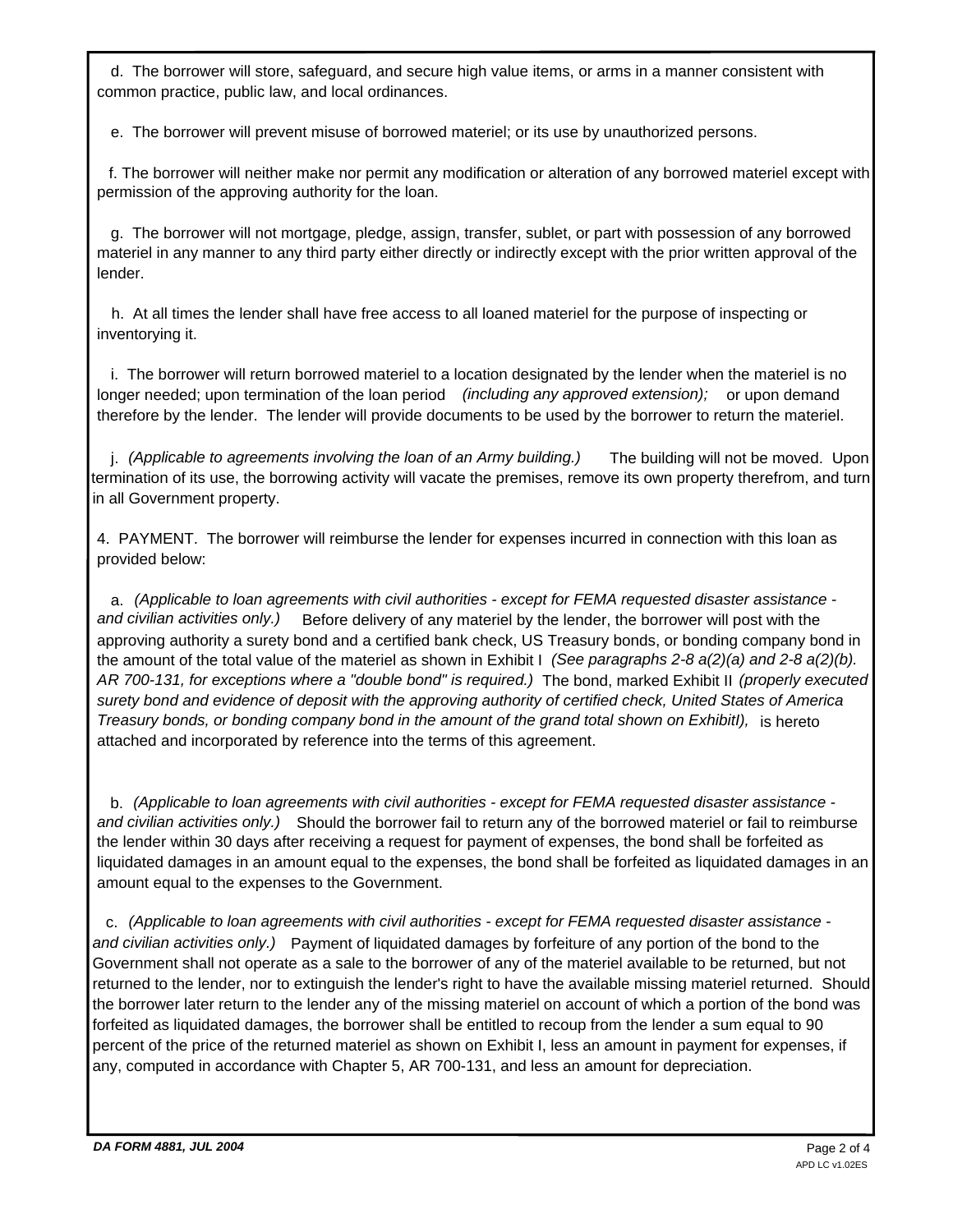d. *(Applicable to loan agreements with civil authorities and civilian activities only.)* If the normal life expectancy of borrowed materiel can be determined by reference to applicable military publications, the amount to be assessed for depreciation shall be computed by the straight line method using the price shown on Exhibit I and the date of expiration or termination of this loan as initial points. When normal life expectancy is not established by applicable military publications, the amount for depreciation shall be computed by the same method, applying a uniform depreciation rate of 50 percent per annum.

copies of such insurance policy*(ies)* with the lender and prepare accident reports in accordance with existing e. *(Applicable to loan agreements with civil authorities and civilian activities only.)* The borrower will assume all responsibility for Army claims arising from the possession, use, or transportation of the borrowed materiel, and agrees to hold the lender harmless from any such claims and liability.The borrower will protect the interest of the lender by procuring comprehensive insurance for all borrowed materiel to include coverage for liability, property damage, fire, and theft, and deductible collision insurance for motorized vehicles. The borrower will file duplicate laws and local ordinances.

costs incurred incident to packing, crating, handling, movement, and transportation of the materiel. f. The borrower will bear the cost of pickup and return of borrowed materiel; and, will reimburse the lender for

materiel following its return to the lender. *(NOTE. Of any borrowed materiel, unless depreciation is significant.)*  g. The borrower will reimburse the lender for any expenses necessary to repair, rehabilitate, or preserve the

of the expendable materiel *(including, but not limited to, petroleum, oil, and other lubricants)* used or consumed h. The borrower will reimburse the lender *(as indicated and at the price shown on Exhibit I)* for the cost of all during this loan.

i. The borrower will reimburse the lender for costs incident to the pay of Army personnel who may be temporarily required to operate, maintain, guard, or otherwise attend to borrowed Army materiel. This includes travel and per diem costs for both Army uniformed and civilian personnel and regular salary and overtime costs for Army civilian.

of Army materiel. j. The borrower will reimburse the lender for any other expense to the lender arising in connection with the loan

specific accounting classification(s) against which any charges as enumerated above will be charged. k. *(Applicable to loan agreements with Federal departments and agencies only.)* The lender will indicate the

5. OFFICIALS NOT TO BENEFIT. No member or delegate to Congress shall be admitted to any share or part of this loan or to any benefit arising in connection with it.

6. CONTINGENCY FEES. No person or agency acting for or on behalf of the borrower to solicit or obtain this loan shall be paid any commission, percentage, brokerage, or contingent fee in any way connected with this loan.

7. DISPUTES. Any disputes concerning a question or fact arising under this loan agreement which are not mutually disposed of by the lender and the borrower shall be decided by the Secretary of the Army as the Government's Executive Agency, or by his designee.

8. REPAIR PARTS.*(Select applicable response)*

a. Repair parts may be obtained by purchase from commercial sources.